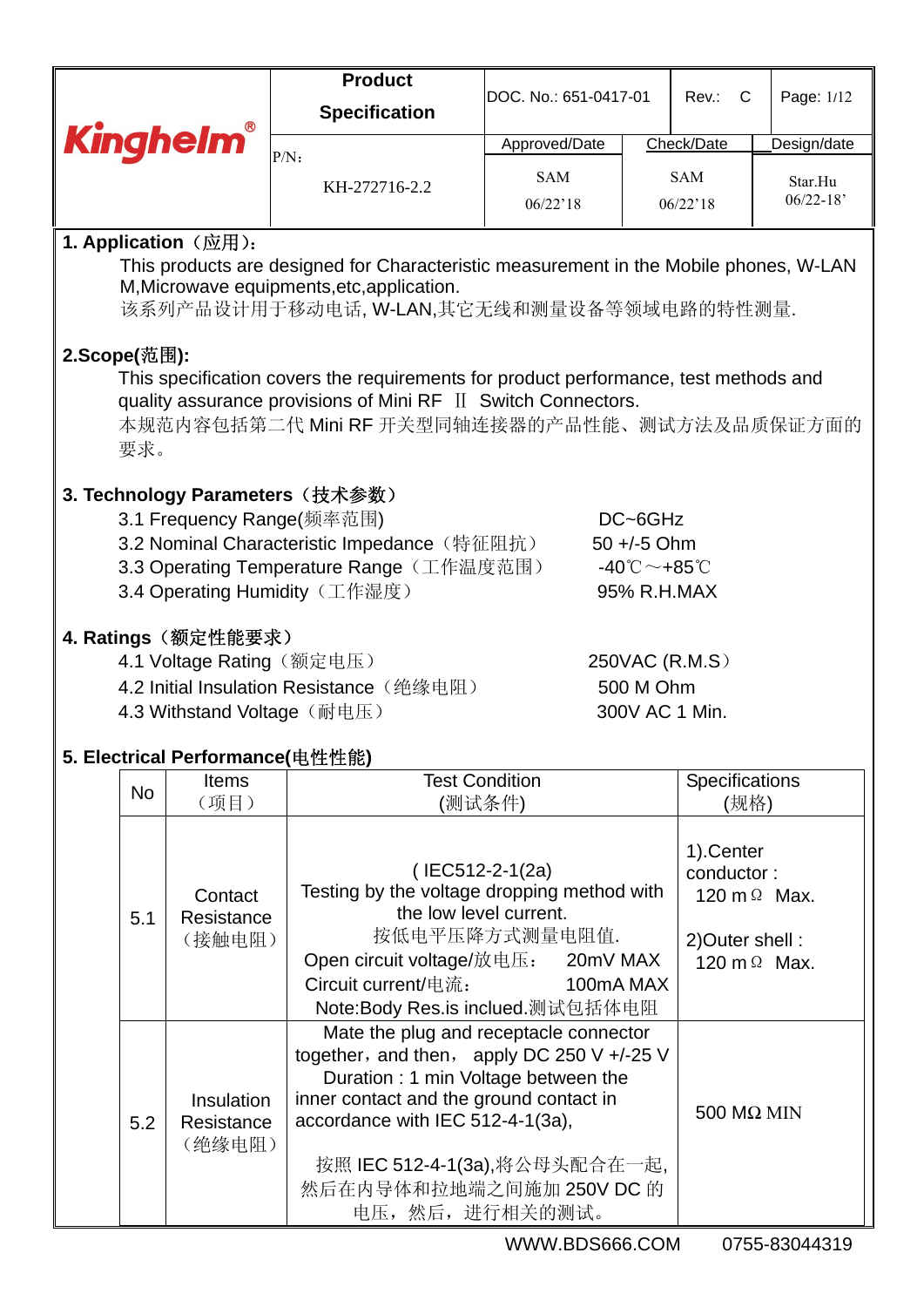|     |                                   | <b>Product</b>                                                                            |                                                                                                                                                         |  |                        |                                |  |  |  |
|-----|-----------------------------------|-------------------------------------------------------------------------------------------|---------------------------------------------------------------------------------------------------------------------------------------------------------|--|------------------------|--------------------------------|--|--|--|
|     |                                   | <b>Specification</b>                                                                      | DOC. No.: 651-0417-01                                                                                                                                   |  | Rev.: C                | Page: 2/12                     |  |  |  |
|     | <b>Kinghelm®</b>                  | $P/N$ :                                                                                   | Approved/Date                                                                                                                                           |  | Check/Date             | Design/date                    |  |  |  |
|     |                                   | KH-272716-2.2                                                                             | <b>SAM</b><br>06/22'18                                                                                                                                  |  | <b>SAM</b><br>06/22'18 | Star.Hu<br>$06/22 - 18'$       |  |  |  |
|     |                                   | IEC 512-4-1(4a)                                                                           |                                                                                                                                                         |  |                        |                                |  |  |  |
|     |                                   | Testing by applying the specified voltage                                                 |                                                                                                                                                         |  |                        |                                |  |  |  |
|     |                                   | between inner and outer conductor.                                                        |                                                                                                                                                         |  |                        |                                |  |  |  |
|     |                                   | Voltage: AC 300 V +/-20V r.m.s.                                                           |                                                                                                                                                         |  |                        | No flashover,<br>No sparkover, |  |  |  |
|     | <b>Dielectric</b><br>withstanding | Duration: 1 min.                                                                          |                                                                                                                                                         |  |                        | No excess leakage,             |  |  |  |
| 5.3 | voltage                           |                                                                                           |                                                                                                                                                         |  |                        | No breakdown<br>无瞬断、熔闪、漏电、     |  |  |  |
|     | (耐电压)                             | 按照 IEC 512-4-1(4a)标准,在内导体和接地外<br>导体之间施加 300V AC 的电压, 并进行相关测<br>试。                         |                                                                                                                                                         |  |                        | 击穿。                            |  |  |  |
| 5.4 | V.S.W.R<br>(电压驻波                  |                                                                                           | Measure the V.S.W.R as shown in figure 1<br>by the network analyzer<br>(DC~3GHz);<br>Frequency: DC~6GHz<br>通过网络分析仪测试 V.S.W.R, 频率范围为<br>DC~6GHz.如图 1 所示。 |  |                        |                                |  |  |  |
|     | 比)                                |                                                                                           | <b>Figure 1</b>                                                                                                                                         |  |                        |                                |  |  |  |
|     |                                   | ⊕<br>☺<br>Network<br>Analyzer<br>①<br>Port 1<br>SMA Jack<br>(2)<br>(3)<br>Microstrip line | ☺<br>⑤<br>Network<br>Analyzer<br>(unit:mm)<br>818000417                                                                                                 |  |                        |                                |  |  |  |
|     | Insertion<br>Loss                 |                                                                                           | Measure the Inertion Loss as shown in figure<br>2 by the network analyzer                                                                               |  |                        |                                |  |  |  |
| 5.5 | (插入损耗)                            | Frequency: DC~6GHz<br>通过网络分析仪测试插损, 频率范围为                                                  |                                                                                                                                                         |  | $-0.2$ dBMax.          |                                |  |  |  |
|     | -开关ON态                            | DC~6GHz.如图 2 所示。                                                                          | $(3 - 6GHz);$                                                                                                                                           |  |                        |                                |  |  |  |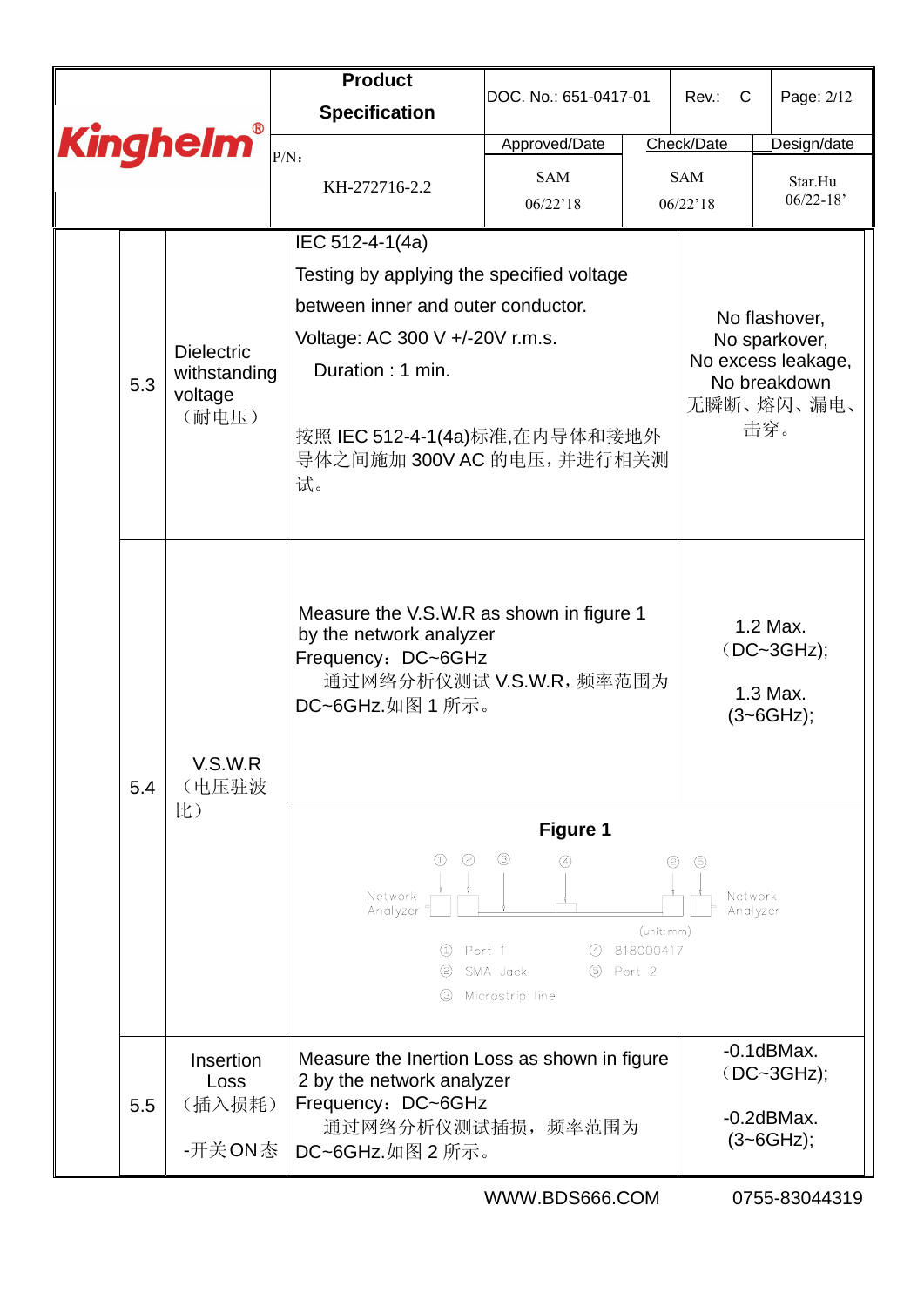

6.1

Mating/Un-m ating Force (插拔力)

B.unmating Force

25±3mm/minutes.

拔出力,

Measuring the required force for complete

将公母座完全配合到位并测试要求的插入力; 将公母座分离到完全分开位置并测试要求的

unmating from the mated connector at

速率:每分钟 25±3 毫米。

| (插入力):           |
|------------------|
| $ 30N(3Kgf)$ Max |

## 2.Unmating Force (拔出力): 5~40N (0.5~4Kgf)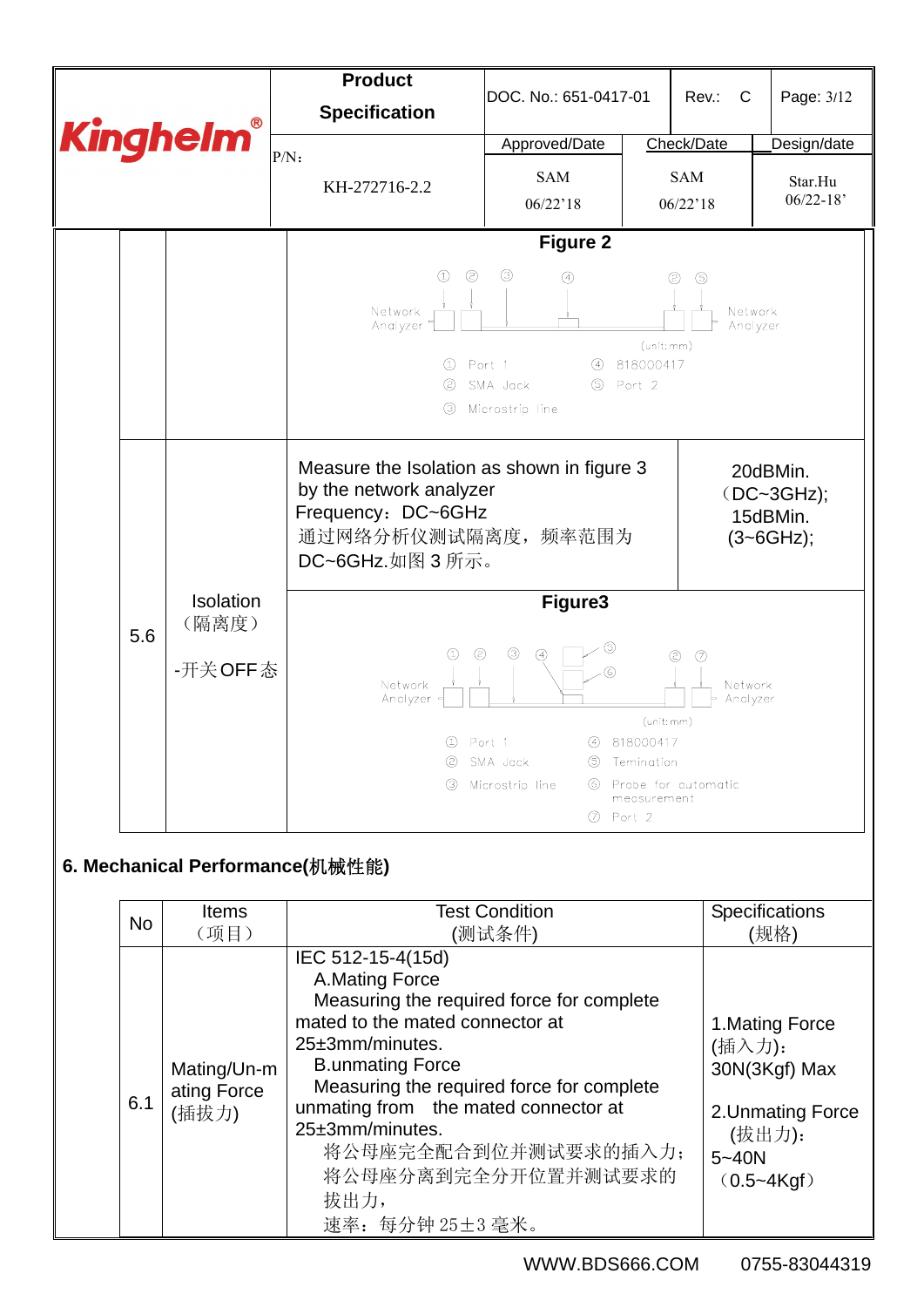|                  |     |                                                       | <b>Product</b>                                                                                                                                                                                                                                                                                                                                                                            | DOC. No.: 651-0417-01  |                 | Rev.:<br>C                     | Page: 4/12                                                                                                                                  |
|------------------|-----|-------------------------------------------------------|-------------------------------------------------------------------------------------------------------------------------------------------------------------------------------------------------------------------------------------------------------------------------------------------------------------------------------------------------------------------------------------------|------------------------|-----------------|--------------------------------|---------------------------------------------------------------------------------------------------------------------------------------------|
|                  |     |                                                       | <b>Specification</b>                                                                                                                                                                                                                                                                                                                                                                      |                        |                 |                                |                                                                                                                                             |
| <b>Kinghelm®</b> |     |                                                       | $P/N$ :                                                                                                                                                                                                                                                                                                                                                                                   | Approved/Date          | Check/Date      |                                | Design/date                                                                                                                                 |
|                  |     |                                                       | KH-272716-2.2                                                                                                                                                                                                                                                                                                                                                                             | <b>SAM</b><br>06/22'18 |                 | <b>SAM</b><br>06/22'18         | Star.Hu<br>$06/22 - 18'$                                                                                                                    |
|                  |     |                                                       | Push the conn.switch from on-state to off-state.<br>Gauge for automatic measurement is used<br>and the insertion force which is needed to get<br>15dB isolation a t 6GHz while 15dB isolation at<br>3GHz is measured .as shown in Figure 4 with<br>the required force along the axis direction.<br>如图 4 所示, 用标准试验针测试轴向力下压开关的<br>动弹片,使开关断开,并使 3GHz 的隔离度为 20dB;6GHz 隔<br>离度为 15dB 时测试所施加的力。 |                        |                 |                                | $3.4 - 4.5N$<br>$(0.34 - 0.45$ Kgf)                                                                                                         |
|                  |     |                                                       |                                                                                                                                                                                                                                                                                                                                                                                           | Figure4                |                 |                                |                                                                                                                                             |
|                  | 6.2 | Allowed<br><b>Push Foce</b><br>(接触压力)                 | DUT                                                                                                                                                                                                                                                                                                                                                                                       | (PRIBE) P 测试探针         | PUSH FORCE (推力) |                                |                                                                                                                                             |
|                  | 6.3 | <b>Durability</b><br>(机械寿命)                           | Mate and un-mate the receptacle<br>connector(soldered to the test board) and plug<br>connector 30 cycles at the speed of $25\pm$<br>3mm/minutes along the mating direction by the<br>push-push machine<br>将母座焊接在测试板上, 然后, 通过插拔力测<br>试仪沿配合方向以每分钟 25±3 毫米的速度插拔<br>公母头 500 个循环, 然后测试参数。                                                                                                      |                        |                 | Contact<br>5.5.1<br>接触电阻:      | Appearance: No<br>abnormality<br>Resistance:<br>Shall meet<br>Mating/unmating<br>force meet 6.6.1<br>外观: 无损伤<br>满足节 5.5.1 要求<br>插拔力满足 6.6.1 |
|                  | 6.4 | Adhered of<br>Electrode<br><b>Terminal</b><br>(焊点粘接力) | Soldering test sample with test PCB. Measure<br>Recording to figure 5 under condition as<br>following.<br>将产品焊在 PCB 上,按图 5 方式在下述条件下测<br>量:<br>1. Force(拉力):50N                                                                                                                                                                                                                            | 2.Time(时间):5+/-1s.     |                 | The board<br>shall be<br>5Kgf. | adhesion force<br>5000 grams min.<br>焊点粘接力大于                                                                                                |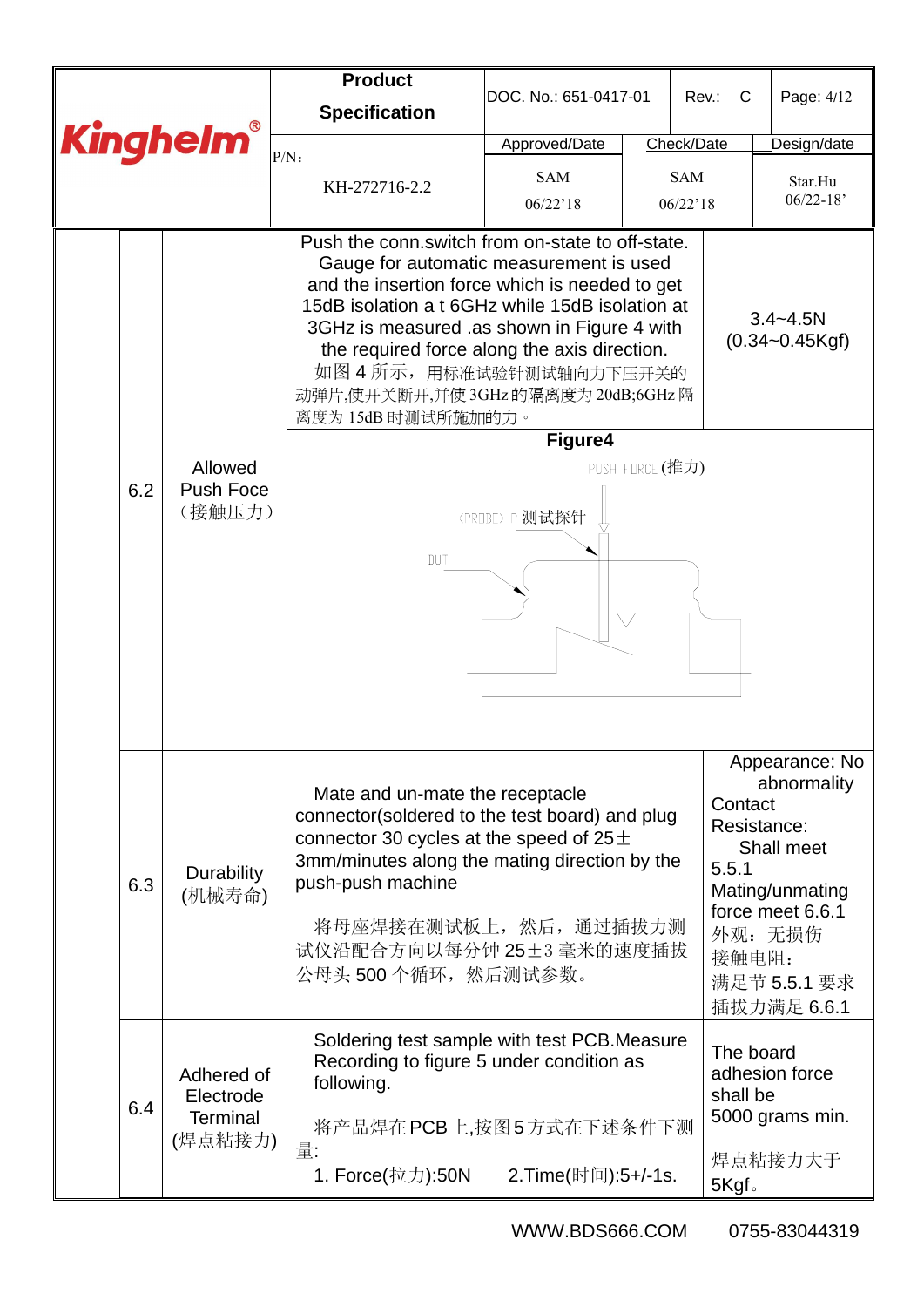|  |     |                        | <b>Product</b><br><b>Specification</b>                                                                                                                                                                                                                                                                                                                                                                                                                                                                                                                                          | DOC. No.: 651-0417-01                                           | Rev.:<br>C             | Page: 5/12                                                                                                                                                                                                          |
|--|-----|------------------------|---------------------------------------------------------------------------------------------------------------------------------------------------------------------------------------------------------------------------------------------------------------------------------------------------------------------------------------------------------------------------------------------------------------------------------------------------------------------------------------------------------------------------------------------------------------------------------|-----------------------------------------------------------------|------------------------|---------------------------------------------------------------------------------------------------------------------------------------------------------------------------------------------------------------------|
|  |     | <b>Kinghelm®</b>       | $P/N$ :                                                                                                                                                                                                                                                                                                                                                                                                                                                                                                                                                                         | Approved/Date                                                   | Check/Date             | Design/date                                                                                                                                                                                                         |
|  |     |                        | KH-272716-2.2                                                                                                                                                                                                                                                                                                                                                                                                                                                                                                                                                                   | <b>SAM</b><br>06/22'18                                          | <b>SAM</b><br>06/22'18 | Star.Hu<br>$06/22 - 18'$                                                                                                                                                                                            |
|  |     |                        |                                                                                                                                                                                                                                                                                                                                                                                                                                                                                                                                                                                 | <b>Figure 5</b><br>Soldering                                    |                        |                                                                                                                                                                                                                     |
|  | 6.5 | Vibration<br>(振动)      | IEC 512-6-4(6d)<br>Apply the following vibration to the mating<br>connector.<br>During the testing, run 100mA DC to check<br>electrical discontinuity.<br>Frequency:10Hz $\rightarrow$ 100Hz $\rightarrow$ 30Hz/approx<br>20minutes.<br>Half amplitude, Peak value of acceleration:<br>3mm or $60m/s^2$ (6G)<br>Directions, cycle: 3 mutually perpendicular<br>direction, 3 cycles about each direction<br>将公母头配合, 并施加如下条件测试。在测试期<br>间,施加 100mA DC 电压,并检验电不连续性。<br>频率: 10Hz→ 100Hz→ 10Hz/约 20minutes.<br>半振幅、加速度: 3mm、60 m/s <sup>2</sup> (6G)<br>方向和循环次数: 每个互相垂直方向上进行3次<br>测量。 |                                                                 | 要求,                    | Appearance:No<br>abnormality<br><b>CenterContact</b><br>Res.:Shall<br>meet 5.5.1<br>Nodiscontinuities<br>of $10 \mu s$ or<br>longer<br>duration<br>外观:无损伤<br>中导导体接触电<br>阻:满足节 5.5.1 的<br>电不连续性不超过<br>$10 \, \mu$ s. |
|  | 6.6 | <b>Shock</b><br>(机械冲击) | IEC 512-6-3(6c)<br>The object of this test procedure is to detail a<br>standard method to assess the ability of a<br>connector to withstand specified severity of<br>mechanical shock. Test Current: 100mA.<br>此测试程序的目的是要作一详细标准以评估连接<br>器能承受特定严格机械冲击的能力。<br>Peak value of acceleration: $750 \text{m/s}^2$ ( $75G$ )<br>Duration<br>:6ms<br>Wave form<br>Directions, cycle : 6 mutually perpendicula<br>振幅峰值, :750m/s <sup>2</sup> (75G)<br>持续时间: 6毫秒<br>波型: 半正弦波<br>方向和循环次数:每6个相互垂直方向上各进次3<br>次。通电 100mA 测试电不连续性。                                                              | : half sinusoidal<br>direction, 3cycles about each<br>direction | 要求,                    | Appearance:No<br>abnormality<br><b>CenterContact</b><br>Res.:Shall<br>meet 5.5.1<br>Nodiscontinuities<br>of $10 \mu s$ or<br>longer<br>duration<br>外观:无损伤<br>中导导体接触电<br>阻:满足节 5.5.1 的<br>电不连续性不超过<br>$10 \mu s$     |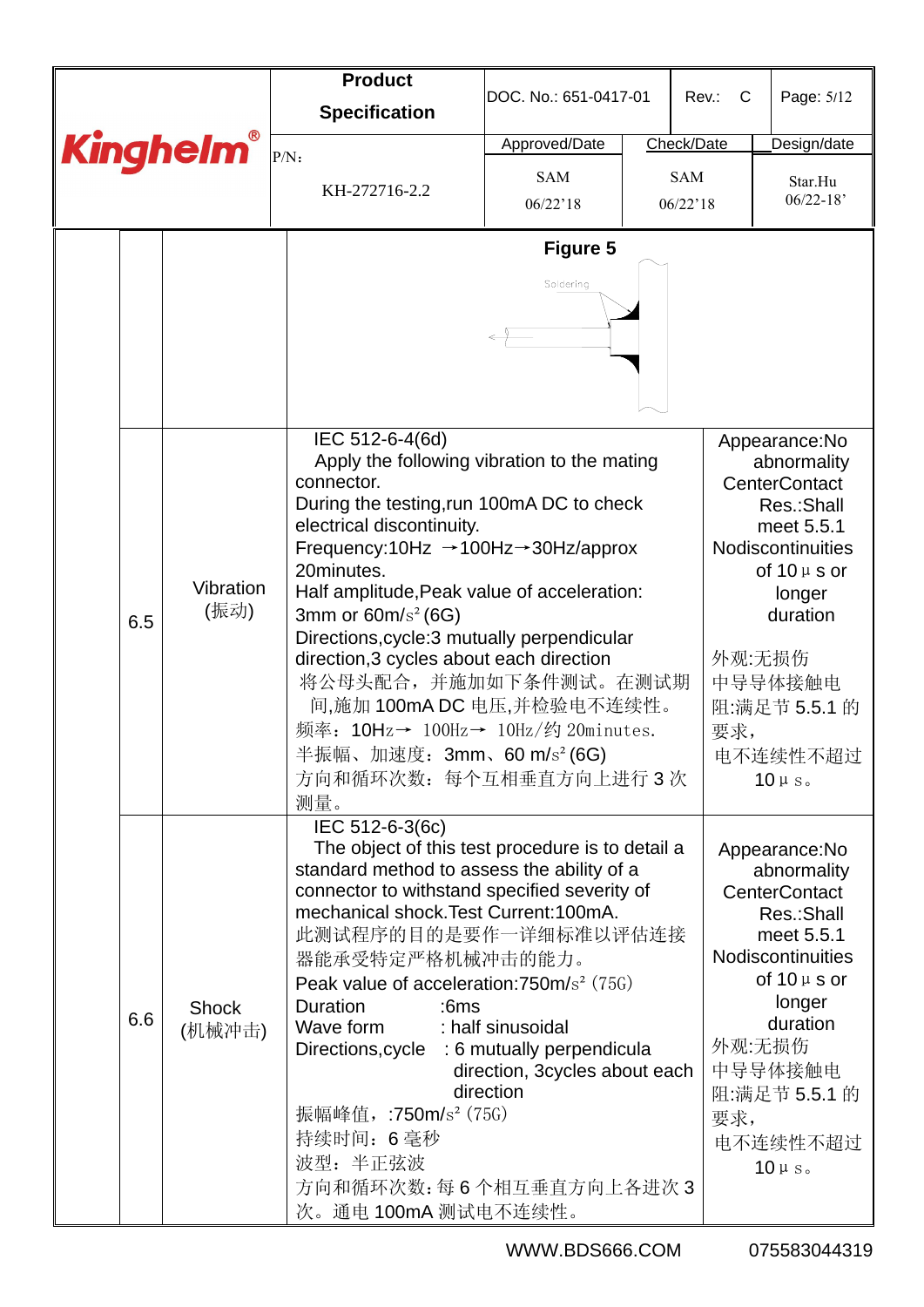|                  |           |                                   | <b>Product</b>                                                                                                                                                                                                                                                                                                                                                                                                                                                                                                                      |                                 |                                                                                                                              |                                                                                                                                                                     |
|------------------|-----------|-----------------------------------|-------------------------------------------------------------------------------------------------------------------------------------------------------------------------------------------------------------------------------------------------------------------------------------------------------------------------------------------------------------------------------------------------------------------------------------------------------------------------------------------------------------------------------------|---------------------------------|------------------------------------------------------------------------------------------------------------------------------|---------------------------------------------------------------------------------------------------------------------------------------------------------------------|
| <b>Kinghelm®</b> |           |                                   | <b>Specification</b>                                                                                                                                                                                                                                                                                                                                                                                                                                                                                                                | DOC. No.: 651-0417-01           | Rev.: C                                                                                                                      | Page: 6/12                                                                                                                                                          |
|                  |           |                                   | $P/N$ :                                                                                                                                                                                                                                                                                                                                                                                                                                                                                                                             | Approved/Date                   | Check/Date                                                                                                                   | Design/date                                                                                                                                                         |
|                  |           |                                   | KH-272716-2.2                                                                                                                                                                                                                                                                                                                                                                                                                                                                                                                       | <b>SAM</b><br>06/22'18          | <b>SAM</b><br>06/22'18                                                                                                       | Star.Hu<br>$06/22 - 18'$                                                                                                                                            |
|                  |           |                                   | 7. Environmental Performance(环境性能)                                                                                                                                                                                                                                                                                                                                                                                                                                                                                                  |                                 |                                                                                                                              |                                                                                                                                                                     |
|                  | <b>No</b> | <b>Items</b><br>(项目)              |                                                                                                                                                                                                                                                                                                                                                                                                                                                                                                                                     | <b>Test Condition</b><br>(测试条件) | Specifications<br>(规格)                                                                                                       |                                                                                                                                                                     |
|                  | 7.1       | <b>Humidity</b><br>(湿度试验)         | Test is done without mating adaptor, apply<br>the following environment to the mating<br>connector in accordance with IEC<br>$512 - 11 - 3(11c)$<br>Temperature :<br>$60^{\circ}$<br>Humidity:<br>95%R.H<br>Duration:<br>Note: The condition is under the "*"value<br>when test is done with adaptor.<br>Measurements should be done within<br>2hours.<br>在未用转接器插合状态下, 根据 IEC<br>512-11-3(11c)方法,对已配合的连接器施加下<br>列条件测试.<br>温度: 60℃<br>湿度: 95%R.H<br>持续时间: 96 小时(50 小时*)<br>备注:1)在有转接器插合状态下测试时间为"*"<br>值。2) 所有测量应在完成湿度试验 2 小时内<br>进行。 | 96 hours(50hours*)              | Appearance: No<br>abnormality<br>Insulation<br>Resistance:<br>voltage<br>外观:无损伤                                              | <b>Contact Resistance:</b><br>Shall meet 5.5.1<br>Shall meet 5.5.2<br>Dielectric withstanding<br>Shall meet 5.5.3<br>接触电阻:满足 5.5.1<br>绝缘电阻:满足 5.5.2<br>耐电压:满足 5.5.3 |
|                  | 7.2       | Thermal<br><b>Shock</b><br>(冷热冲击) | Apply the following environment to the<br>mating connector in accordance with IEC<br>512-11-4(11d) Test Condition:<br>$-50^{\circ}$ C(30min)~25°C(5max) ~ 90°C(30min) ~<br>$25^{\circ}$ C(5max)<br>Transition time: :<br>Cycles:<br>根据 IEC 512-11-4(11d), 按如下试验条件对<br>已配合的连接器施加下列条件测试.<br>循环:<br>$-50^{\circ}$ C(30min)~25 $^{\circ}$ C(5max)~90 $^{\circ}$ C(30min) ~<br>$25^{\circ}$ C(5max)<br>转换时间: 5 min Max.<br>循环次数:50次数                                                                                                     | 5min. MAX<br>50 Cycles          | Appearance: No<br>abnormality<br>Shall meet 5.5.1<br>Insulation<br>meet 5.5.2<br>外观: 无损伤<br>5.5.1 中的要求<br>5.5.2 中的要求<br>中的要求 | <b>Contact Resistance:</b><br>Resistance: Shall<br>Dielectric withstanding<br>voltageShall meet 5.5.<br>接触电阻: 满足节<br>绝缘电阻: 满足节<br>耐电压: 满足节 5.5.3                    |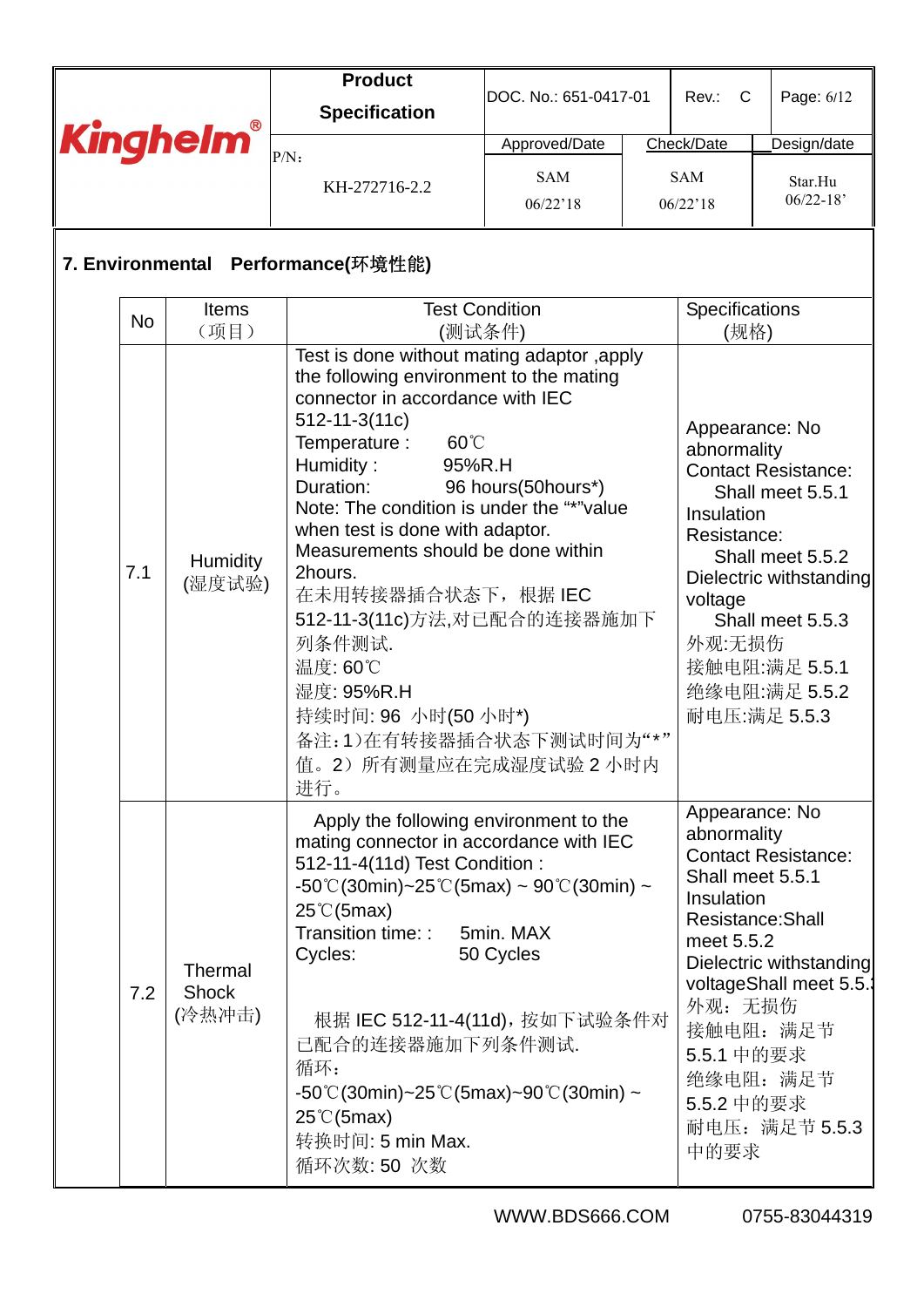|  |     |                                                    | <b>Product</b>                                                                                                                                                                                                                                                                                                                          | DOC. No.: 651-0417-01                   | Rev.: C                                                                         | Page: 7/12                                                                                                                                                                                                                                                                          |
|--|-----|----------------------------------------------------|-----------------------------------------------------------------------------------------------------------------------------------------------------------------------------------------------------------------------------------------------------------------------------------------------------------------------------------------|-----------------------------------------|---------------------------------------------------------------------------------|-------------------------------------------------------------------------------------------------------------------------------------------------------------------------------------------------------------------------------------------------------------------------------------|
|  |     |                                                    | <b>Specification</b>                                                                                                                                                                                                                                                                                                                    |                                         |                                                                                 |                                                                                                                                                                                                                                                                                     |
|  |     | <b>Kinghelm®</b>                                   | $P/N$ :                                                                                                                                                                                                                                                                                                                                 | Approved/Date                           | Check/Date                                                                      | Design/date                                                                                                                                                                                                                                                                         |
|  |     |                                                    | KH-272716-2.2                                                                                                                                                                                                                                                                                                                           | <b>SAM</b><br>06/22'18                  | <b>SAM</b><br>06/22'18                                                          | Star.Hu<br>$06/22 - 18'$                                                                                                                                                                                                                                                            |
|  | 7.3 | solderability<br>(可焊试验)                            | Apply the following environment to the<br>mating connector<br>Temperature :<br>Duration<br>Test sample should be observed by the<br>magnification of 10times after the test.<br>按下列条件对已配合的连接器进行测试.<br>温度: 245+/-2℃<br>持续时间:3~5 秒钟.<br>观测: 10 倍放大镜                                                                                       | $245 \pm 2^{\circ}$ C<br>: $3-5$ second | solder coating.<br>上。                                                           | At least 95% covered<br>by a continuous new<br>吃锡面积大于 95%以                                                                                                                                                                                                                          |
|  | 7.4 | Resistance<br>to soldering<br>heat<br>(耐焊接热<br>试验) | According to 10.10.1, Apply reflow<br>soldering condition.<br>Measurement after 24h+/-2h.<br>IR Refloe CYCLE:2cycles<br>按 10.10.1 中曲线条件进行回流焊接,并在 24<br>小时后进行相关测试<br>过炉: 2次                                                                                                                                                              |                                         | Appearance: No<br>abnormality<br>Shall meet<br>5.5.1 Insulation<br>IR:0.08mmMAX | <b>Contact Resistance:</b><br>Resistance: Shall<br>meet 5.5.2Dielectric<br>withstanding voltage<br>Shall meet 5.5.3<br>solder tail: Before<br>After IR:0.10mmMAX<br>外观:无损伤接触电阻:<br>满足节5.5.1 中的要求<br>绝缘电阻:满足 5.5.2<br>中的要求耐电压:满足<br>节 5.5.3 中的要求<br>过炉前: 0.08mm.最大<br>过炉后: 0.10mm.最大 |
|  | 7.5 | Salt Spray<br>(盐雾测试)                               | IEC 512-11-6(11f)<br>Apply the following environment to the<br>mating connector<br>Temperature: $35 \pm 2^{\circ}$ C<br>Relative Humidity: 90~98%R.H<br>Salt water density: $5 \pm 1\%$<br>Duration : Inner contact(中心导体接触区) 48<br>hours<br>根据 IEC 512-11-6(11f)中的要求,,对已配合<br>的连接器施加下列条件测试.<br>温度: 35±2℃ ;相对湿度: 90~98%R.H<br>盐水浓度: 5±1% |                                         | 外观: 无损伤<br>接触电阻:                                                                | Appearance: No<br>abnormality<br><b>Contact Resistance:</b><br>Shall meet5.5.1<br>满足节5.5.1 中的要求                                                                                                                                                                                     |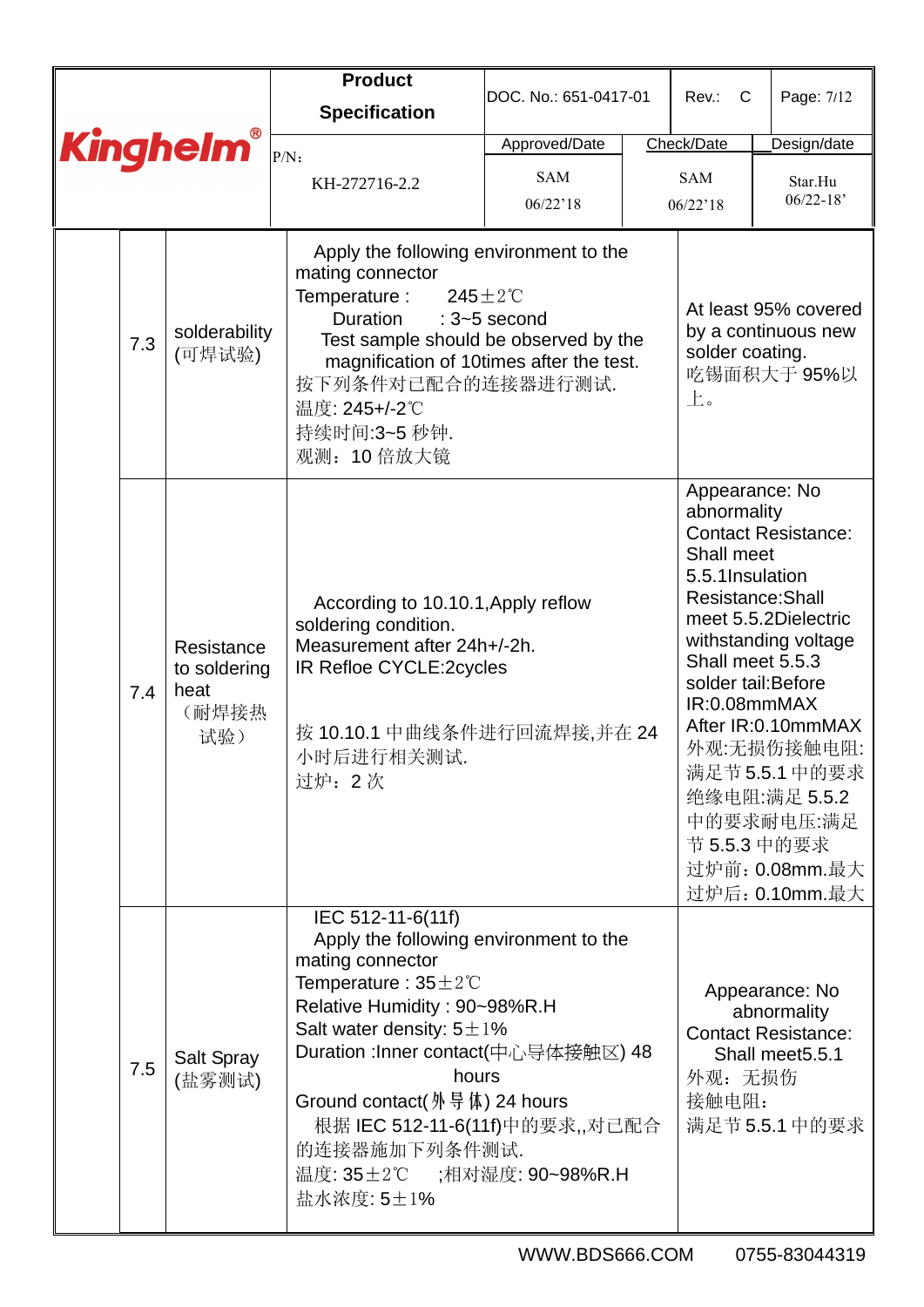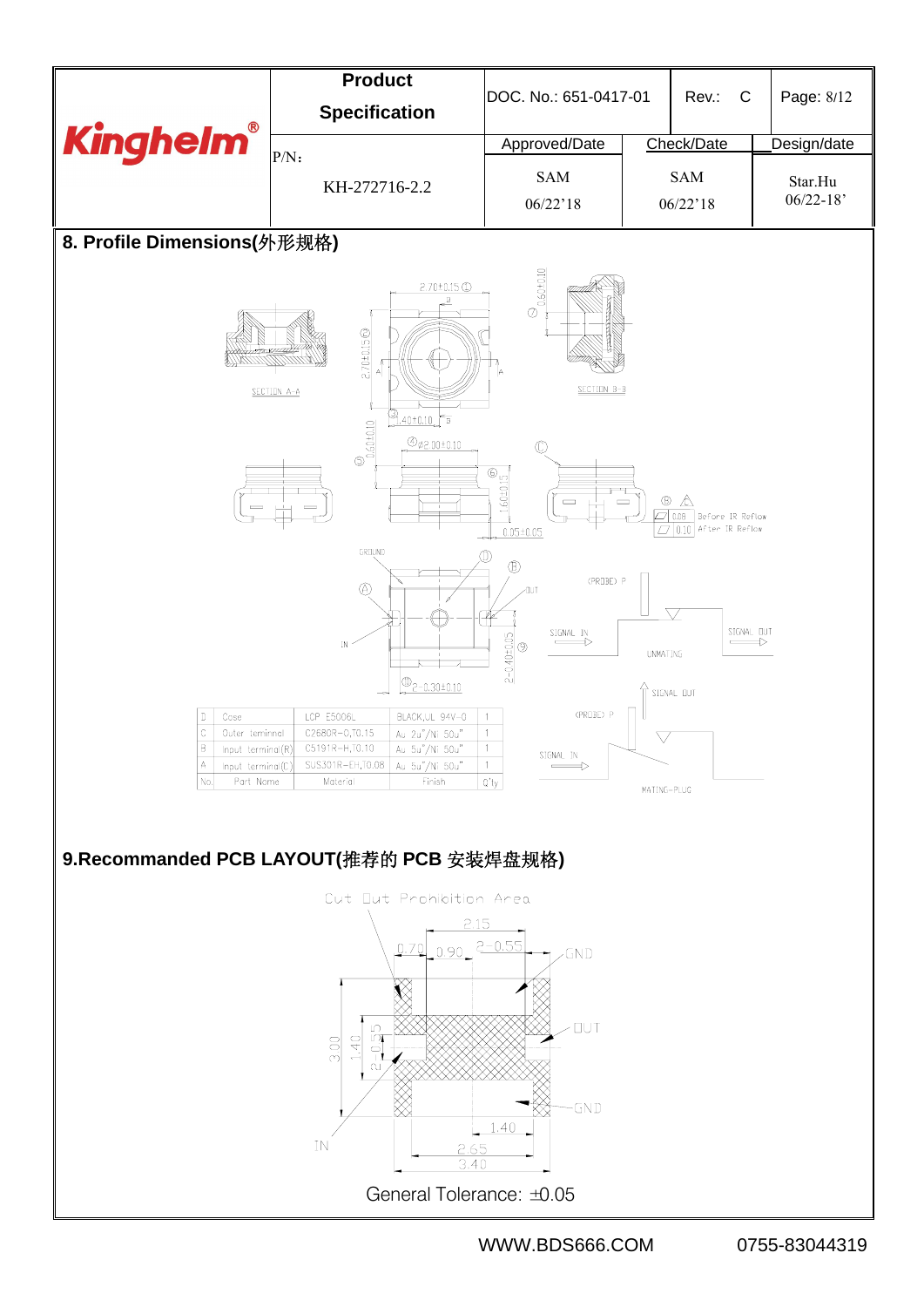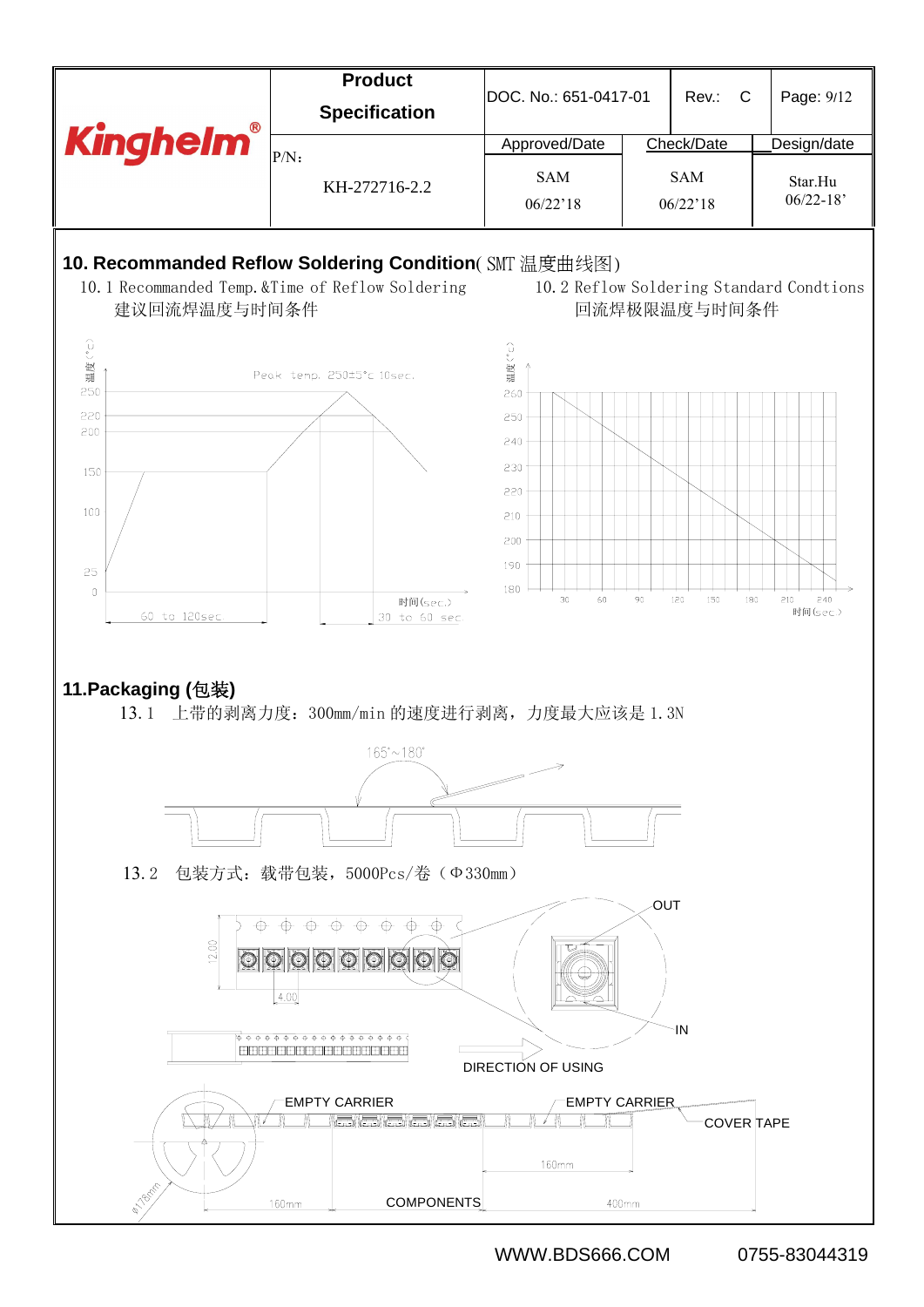|                                          |           |                                                                       |         | <b>Product</b>                                                                                                                                                                                                                                                                                                                                                                                                                    |                                    |      |                        |                          |  |
|------------------------------------------|-----------|-----------------------------------------------------------------------|---------|-----------------------------------------------------------------------------------------------------------------------------------------------------------------------------------------------------------------------------------------------------------------------------------------------------------------------------------------------------------------------------------------------------------------------------------|------------------------------------|------|------------------------|--------------------------|--|
|                                          |           |                                                                       |         | <b>Specification</b>                                                                                                                                                                                                                                                                                                                                                                                                              | DOC. No.: 651-0417-01              |      | Rev.:<br>$\mathbf C$   | Page: 10/12              |  |
|                                          |           | <b>Kinghelm®</b>                                                      | $P/N$ : |                                                                                                                                                                                                                                                                                                                                                                                                                                   | Approved/Date                      |      | Check/Date             | Design/date              |  |
|                                          |           |                                                                       |         | KH-272716-2.2                                                                                                                                                                                                                                                                                                                                                                                                                     | <b>SAM</b><br>06/22'18             |      | <b>SAM</b><br>06/22'18 | Star.Hu<br>$06/22 - 18'$ |  |
|                                          |           |                                                                       |         |                                                                                                                                                                                                                                                                                                                                                                                                                                   |                                    |      |                        |                          |  |
|                                          |           |                                                                       |         | 12. Usage Precaution(使用禁忌或注意事项)                                                                                                                                                                                                                                                                                                                                                                                                   |                                    |      |                        |                          |  |
|                                          | <b>No</b> | <b>Items</b>                                                          |         |                                                                                                                                                                                                                                                                                                                                                                                                                                   | <b>Test Condition</b>              |      | Specifications         |                          |  |
|                                          |           | (项目)                                                                  |         |                                                                                                                                                                                                                                                                                                                                                                                                                                   | (测试条件)                             |      |                        | (规格)                     |  |
|                                          | 12.1      | (1)<br>Connection/<br>disconnection<br>of connectors<br>连接器的连接<br>和断开 |         | 1). To disconnect connectors, disengage<br>them along the axis direction of mating hole.<br>1)尽量沿配合开口的轴向方向将公母头连接<br>器分开。<br>2). To mate the connectors, the mating axis<br>of both connectors must be aligned and the<br>connectors can be mated. The "click" will<br>occur) Allowed mating angle and applied<br>force is as figure6.公母头连接器进行配合前,<br>务必确保两者对齐, 当听到"卡嗒声"声后,<br>表示两者已完全配合在一起。不要以极偏的角<br>度插配连接器。<br>允许的配合角度和施加力如图 6. | Figure 6<br>5N to 9N<br>0±2 degree | lape | (in m <sub>m</sub> )   |                          |  |
|                                          | 12.2      | Precautions<br>(禁忌)                                                   |         | Pls mount this product at the position so<br>that stress by wrap and/or bend of the pcb<br>may not apply to it.产品安装位置处不应有<br>PCB翘曲和/或弯曲施加应力.<br>Pls avoid the cleaning of this product<br>请避免清洁此产品.                                                                                                                                                                                                                               |                                    |      |                        |                          |  |
| Stockpile<br>condition<br>12.3<br>(存储条件) |           |                                                                       |         | Use this product within 6 months after<br>receipt<br>有效期: 请在产品接收后的6个月内使用<br>Condition : Temp: $-10^{\sim}+40^{\sim}$<br>Humidity: 15~85%<br>存储环境: 温度:-10 40℃;                                                                                                                                                                                                                                                                     | 湿度:15%~85%                         |      |                        |                          |  |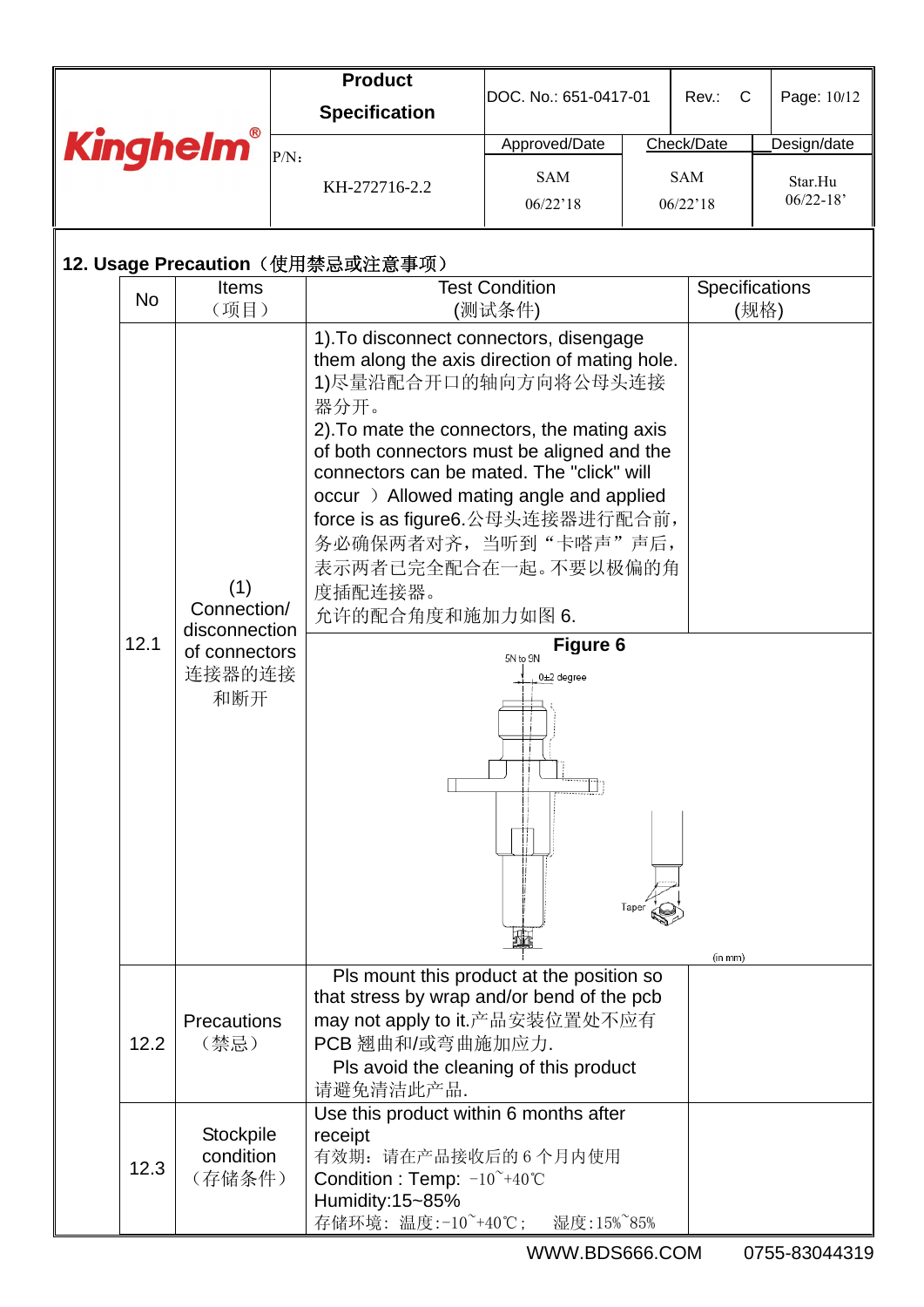